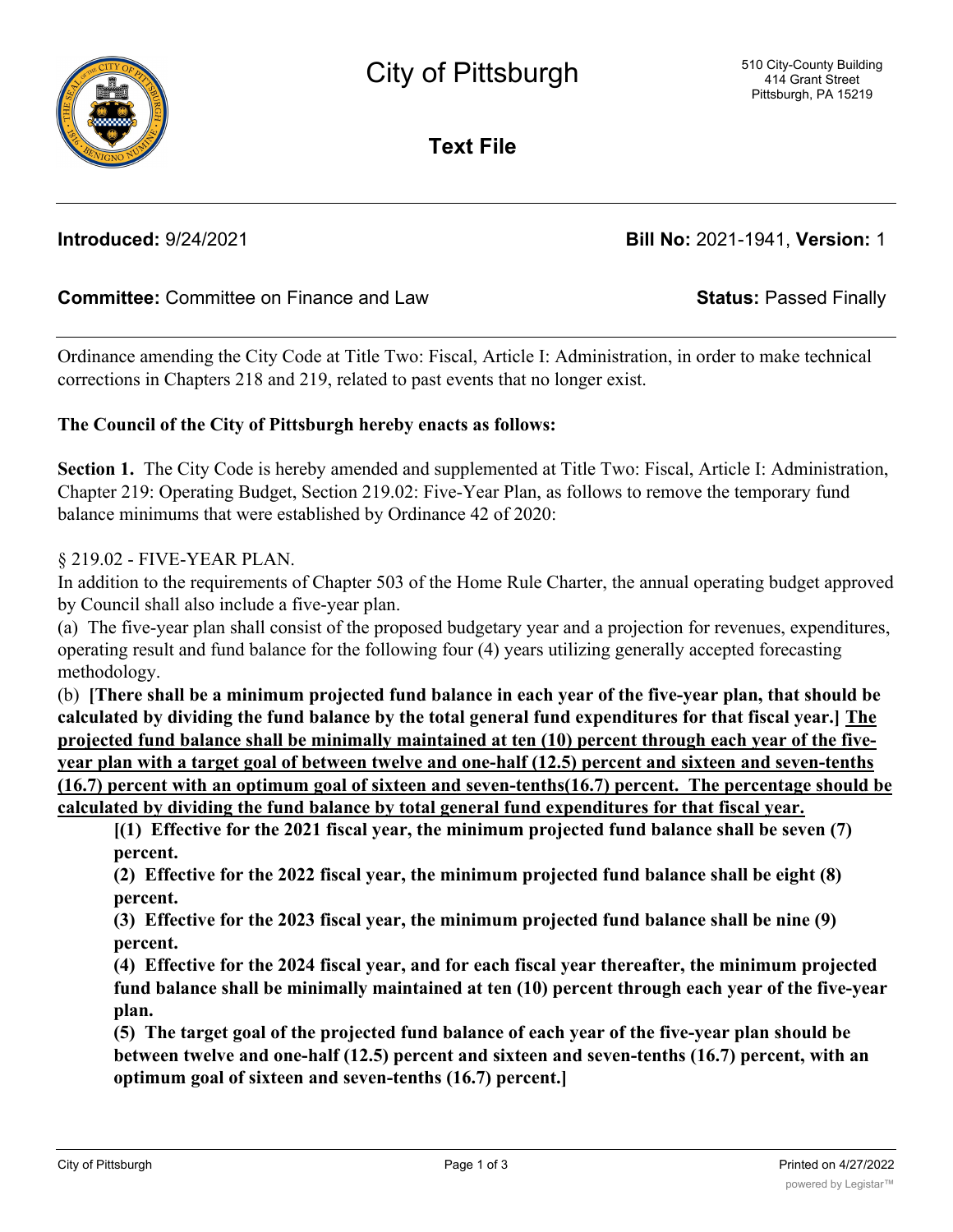## **Committee:** Committee on Finance and Law **Status:** Passed Finally

**Section 2.** The City Code is hereby amended and supplemented at Title Two: Fiscal, Article I: Administration, Chapter 219: Operating Budget, Section 219.03: Collaborative Budgeting Process, as follows to remove the temporary waiver of the preliminary budget authorized by Ordinance 30 of 2020, and to remove references to the ICA:

## § 219.03 - COLLABORATIVE BUDGETING PROCESS.

**[So long as the Pittsburgh Intergovernmental Cooperation Authority (ICA), pursuant to State Act 11 of 2004, is in existence, then the Mayor shall concurrently submit the budget presented to the ICA to City Council. After termination of the ICA, the] The** Mayor shall present a preliminary operating and capital budget to City Council on or prior to September 30 of each calendar year. The proposed budgets shall continue to be presented on the second Monday of the eleventh month of each fiscal year, pursuant to Chapter 505 of the Home Rule Charter.

(a) The Office of Management and Budget, the Council Budget Office and the Controller shall meet by August 31 each calendar year to review and agree on revenue forecasts for the formulation of the proposed budget and five-year plan.

(b) The City Controller shall certify the agreed upon revenues within thirty (30) days of said meeting and file the certification with the City Clerk's Office.

(c) Changes to revenue after certification must receive written approval by one (1) other branch.

(d) As a general rule, changes to the September preliminary operating budget and five-year plan shall not exceed two (2) percent of the total budgeted amount in the November proposed budget (e) As a general rule, the final budget passed by Council shall not exceed two (2) percent of the November proposed budget.

**[Due to the COVID-19 pandemic, the requirements set forth in the initial paragraph of this Section relating to the presentation of a preliminary operating and capital budget to City Council by September 30 shall be waived for Fiscal Year 2021. In addition, subsection (d) of this Section shall be waived for Fiscal Year 2021. Notwithstanding the foregoing, all such provisions shall be reinstated for Fiscal Year 2022 and following years.]**

**Section 3.** The City Code is hereby amended and supplemented at Title Two: Fiscal, Article I: Administration, Chapter 218: Capital Budget and Capital Improvement Plan, Section 218.05: Project Authorization, as follows to remove the reference to the ICA, and to align 218.05 with 219.03:

# § 218.05 - PROJECT AUTHORIZATION.

(a) *Proposed CIP and capital budget.* Following the publication of the CPFC's report to the Mayor, the Office of Management and Budget will make a recommendation to the Mayor on the level of funding through all sources for the capital budget in the coming fiscal year and projected availability of funding for the next six (6) fiscal years. On the basis of the projected availability of funding and the CPFC Report, the Mayor will propose a CIP and capital budget to City Council by the second Monday of the eleventh month each year and simultaneously post it online for public review.